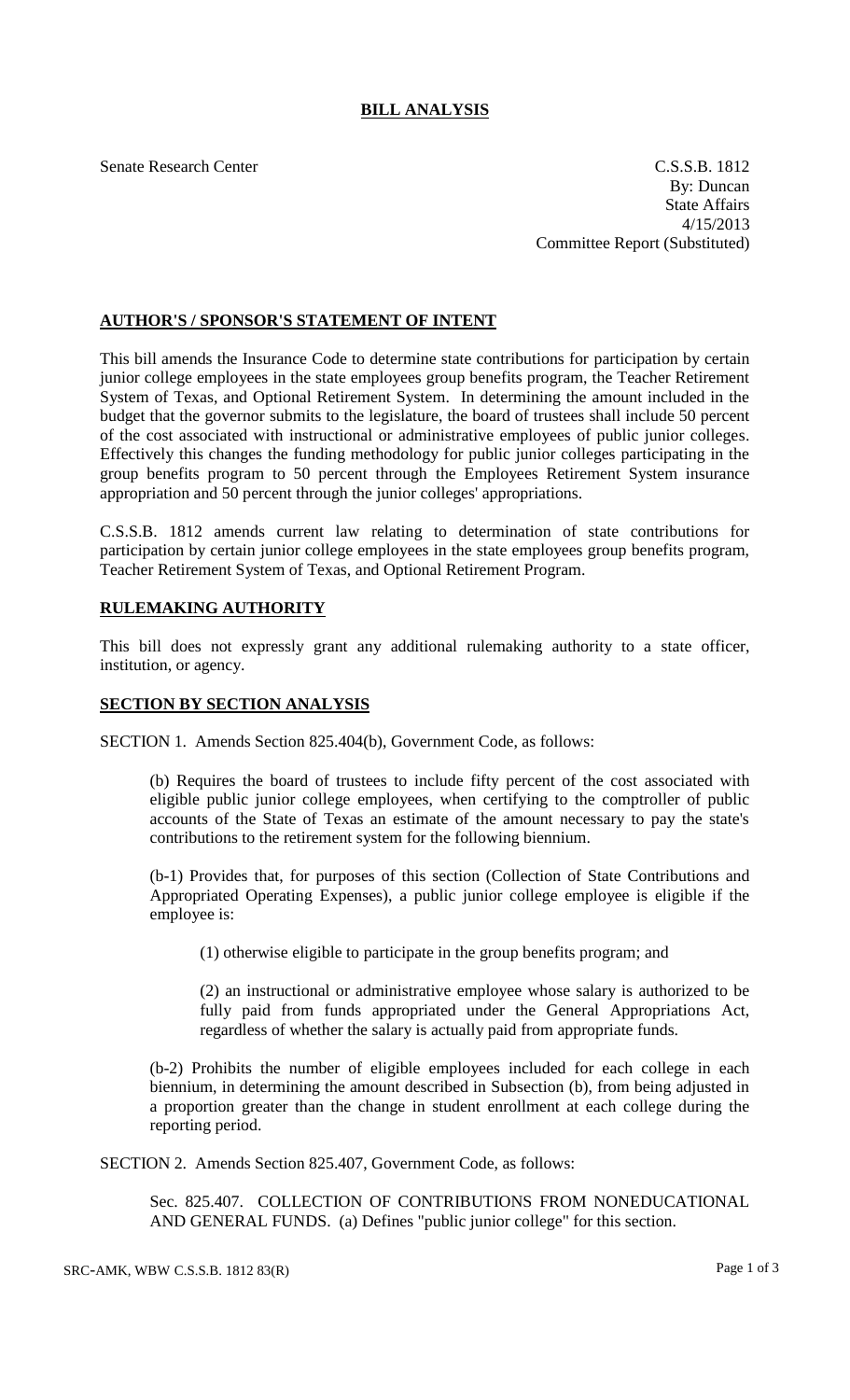(b) Requires the governing board of each general academic teaching institution, the governing board of each public junior college or each public junior college district, and the governing board of each medical and dental unit to reimburse the state, from noneducational and general funds of the institution, public junior college, or unit, for state contributions that are made based on any portion of a member's salary that is paid from the noneducational and general funds.

(c) Requires the designated disbursing officer of each general academic teaching institution, public junior college, and medical and dental unit, rather than the designated disbursing officer of each general academic teaching institution and the designated disbursing officer of each medical and dental unit, to:

(1) submit to the retirement system, at a time and in the manner prescribed by the retirement system, a monthly report containing a certification of the total amount of salary paid from noneducational and general funds and the total amount of employer contributions due under this section for the payroll period; and

(2) maintain and retain the name of each member employed by the institution, public junior college, or unit who, for the most recent payroll period, was paid wholly or partly from noneducational and general funds.

(d) Requires that a monthly report required under Subsection (c) be accompanied by payment of the amount certified under Subdivision (1), rather than Subdivision (3), of that subsection.

(e) Requires that the retirement system, after the end of each fiscal year, report to the comptroller of public accounts and the state auditor the name of any general academic teaching institution, any public junior college, and any medical and dental unit delinquent in the reimbursement of contributions under this section for the preceding fiscal year and the amount by which each reported institution, public junior college, or unit is delinquent.

(f) Provides that any portion of the reimbursement required under this section to be made for a fiscal year by a general academic teaching institution, public junior college, or a medical and dental unit that remains unpaid on the first day of the next fiscal year accrues interest, beginning on that day or the due date for the portion, whichever is later, at an annual rate, compounded monthly, equal to the rate established under Section 825.313(b)(1) (relating to requiring the retirement system to transfer a certain amount to the retired reserve account), plus two percent.

(g) Makes no change to this subsection.

SECTION 3. Amends Section 830.201, Government Code, by adding Subsections (g), (h), and (i), as follows:

(g) Requires the legislature, in determining the amount to be appropriated for the purposes of Subsection (a), to include fifty percent of the cost associated with eligible public junior college employees.

(h) Provides that, for purposes of this section (Contributions), a public junior college employee is eligible if the employee is:

(1) otherwise eligible to participate in the group benefits program; and

(2) an instructional or administrative employee whose salary is authorized to be fully paid from funds appropriated under the General Appropriations Act, regardless of whether the salary is actually paid from appropriated funds.